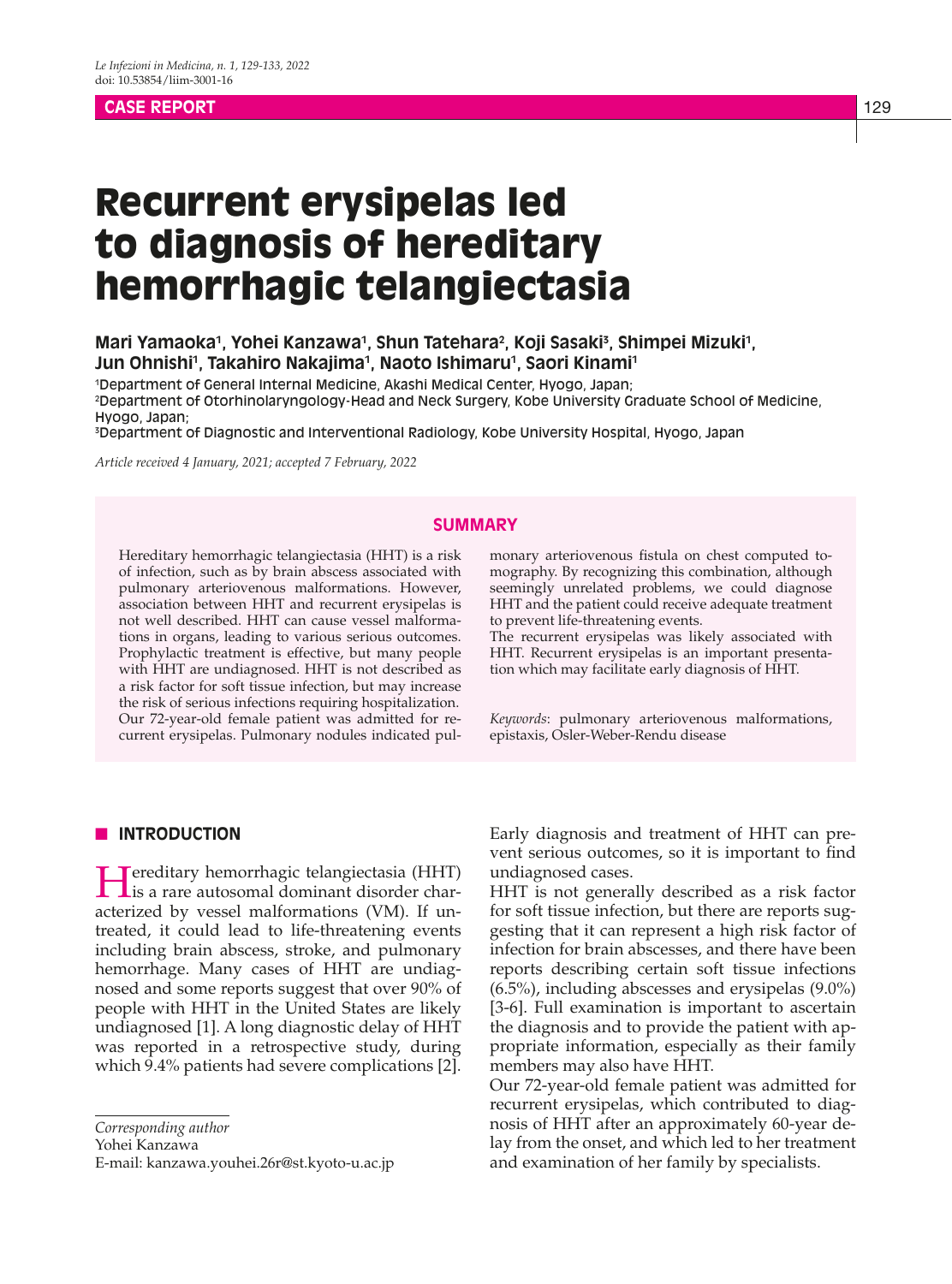## **CASE REPORT**

The patient presented fever and impaired consciousness. Eight months previously she had been admitted to another hospital with erysipelas on the face. On the day of current presentation, she had been in her usual state of health in the morning, but she was found sitting outside and having difficulty in standing up. At this point she had diabetes for eight years and took metformin and vildagliptin. She had never smoked, did not drink alcohol, and had no known allergies. Her father had died from a stroke at the age of 74 years. On hospital evaluation, she could not focus her attention and gave only short responses. Glasgow Coma Scale was E3V4M6. Body temperature was 38.1°C, blood pressure 122/78 mmHg, pulse rate 88 beats per minute, respiratory rate 16 breaths per minute, and oxygen saturation was 96% on breathing ambient air. The body-mass index was 24.5. Physical examination showed a rash with clear border on the entire face with left superiority, involving the ear (Milian's ear sign), some blisters on the left of the face (Figure 1), and petechiae on the right eyelid. There was mottling on both lower legs and scratches on the knees. There was no Osler node, Janeway lesion, or telangiectasia on the skin, lips, or oral mucosa and no neck stiffness. Oral hygiene was good and there were no dental cavities. The remainder of physical examination (including the central nervous system) was normal.

Blood tests revealed leukocytosis and neutro-



**Figure 1** - Physical examination showed rash with clear border on the entire face with left superiority, involving the ear (Milian's ear sign) and some blisters on the left face.

philia with leukocyte count of 10,610/μL and neutrophils accounting for 91.4%. The patient had C-reactive protein of 2.4 mg/dL and serum lactate level of 2.4 mmol/L. Urinary test and cerebrospinal fluid (CSF) test revealed no abnormalities. Cultures of blood, urine and CSF showed no growth. Whole-body plane computed tomography (CT) was performed to screen for trauma and source of infection because detailed history could not be obtained because of her altered mental status and lack of witnesses. CT showed no fractures or hemorrhage, but head CT showed old cerebral infarction in the right frontal lobe and right cerebellum without subcutaneous vasodilation. Chest CT revealed clear-bordered nodules with feeding and draining vessels in both the right S3 (13x11x8 mm) and left S8 (21x9x9 mm), suggesting pulmonary arteriovenous malformations (PAVM) (Figure 2). Based on the skin findings and impaired consciousness, diagnosis was erysipelas on the face with sepsis. On the first hospital day, cefazolin



**Figure 2** - Chest CT reveals clear-bordered nodules with feeding and draining vessels in both the right S3 (A) and left S8 (B), suggesting pulmonary arteriovenous malformations (arrows).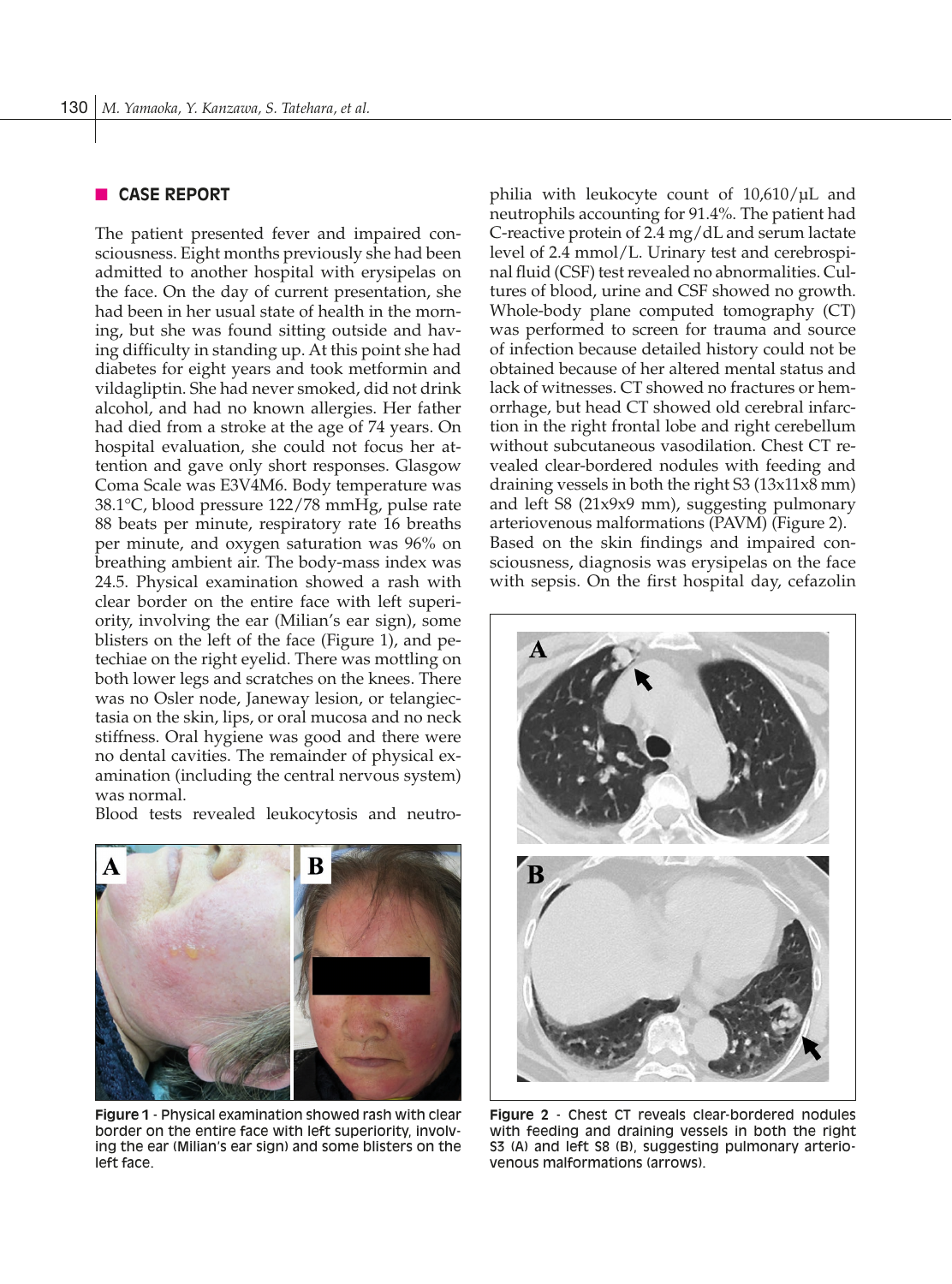

**Figure 3** Nasopharyngoscopy reveals telangiectasia on the nasal mucosa.



**Figure 4** Pulmonary angiogram fluoroscopic image shows left S8 pulmonary arteriovenous malformations (arrow).

2 g every eight hours was administered i.v and consciousness improved within a few hours. On the third hospital day, the antimicrobial agent was switched to oral cephalexin 500 mg three times a day with improvement of skin lesions, and treatment was completed after 6 days of administration.

Nodules suggesting PAVMs had been also detected on chest CT 14 years prior to this admission, but no further examination was performed at the time. The patient did not remember the purpose for the CT and medical records were unavailable. Considering the possibility of HHT, additional medical history was taken. The patient had recurrent epistaxis since childhood. Her daughter and son also had recurrent epistaxis. Nasopharyngoscopy performed on the fifth hospital day revealed telangiectasia on the nasal mucosa (Figure 3). Nasal telangiectasia and PAVMs, HHT was thus diagnosed according to Curaçau's criteria [7]. The patient was referred to a special center for HHT and underwent catheter embolization for PAVMs (Figure 4). No other VMs were found by organ screening. Her family members underwent nasopharyngoscopy and a daughter also had telangiectasia on the nasal mucosa, confirming she also had HHT. Genetic testing was not performed for either the patient or her family after counseling.

## n **DISCUSSION**

Admission for recurrent erysipelas contributed to diagnosis and treatment of HHT before the development of life-threatening complications. The patient's family were also screened, and a daughter was also diagnosed with HHT.

The association between HHT and infectious disease is underestimated, but the risk of serious infections requiring hospitalization is probably high in people with HHT, reported at 13.6-31.0% [5, 6]. Suggested reasons include lack of the filtering function of the pulmonary capillaries due to PAVMs, the identified HHT genes encoding proteins associated with TGF-β signaling, iron metabolism problems associated with bleeding and their management, and secondary immunodeficiency related to some of the drugs used for patients with HHT, such as bevacizumab [8-10]. In a retrospective study of 353 patients with HHT, cerebral infections were associated with the presence of PAVMs, whereas extracerebral infections were associated with a longer total bleeding time of epistaxis [6]. Nasal mucosa could therefore be an entry point for infection. Skin infections have been reported to account for 8.9-27% of serious infections [5, 6]. Our patient had recurrent epistaxis and did not have clear entry for bacteria such as skin barrier disruption, edema, or poor oral hygiene. She did not have iron-deficiency anemia or any immunosuppressives drugs for HHT. After the diagnosis of HHT, there has been no recurrence of either epistaxis or erysipelas. One possible reason for the cessation of epistaxis in the patient is that she began to wear masks as a measure against COVID-19, which created a humidified environment in the nasal mucosa [11]. There has also been no recurrence of erysipelas, so cessation of epistaxis possibly contributed it. HHT may possibly have been associated with recurrent erysipelas in this patient.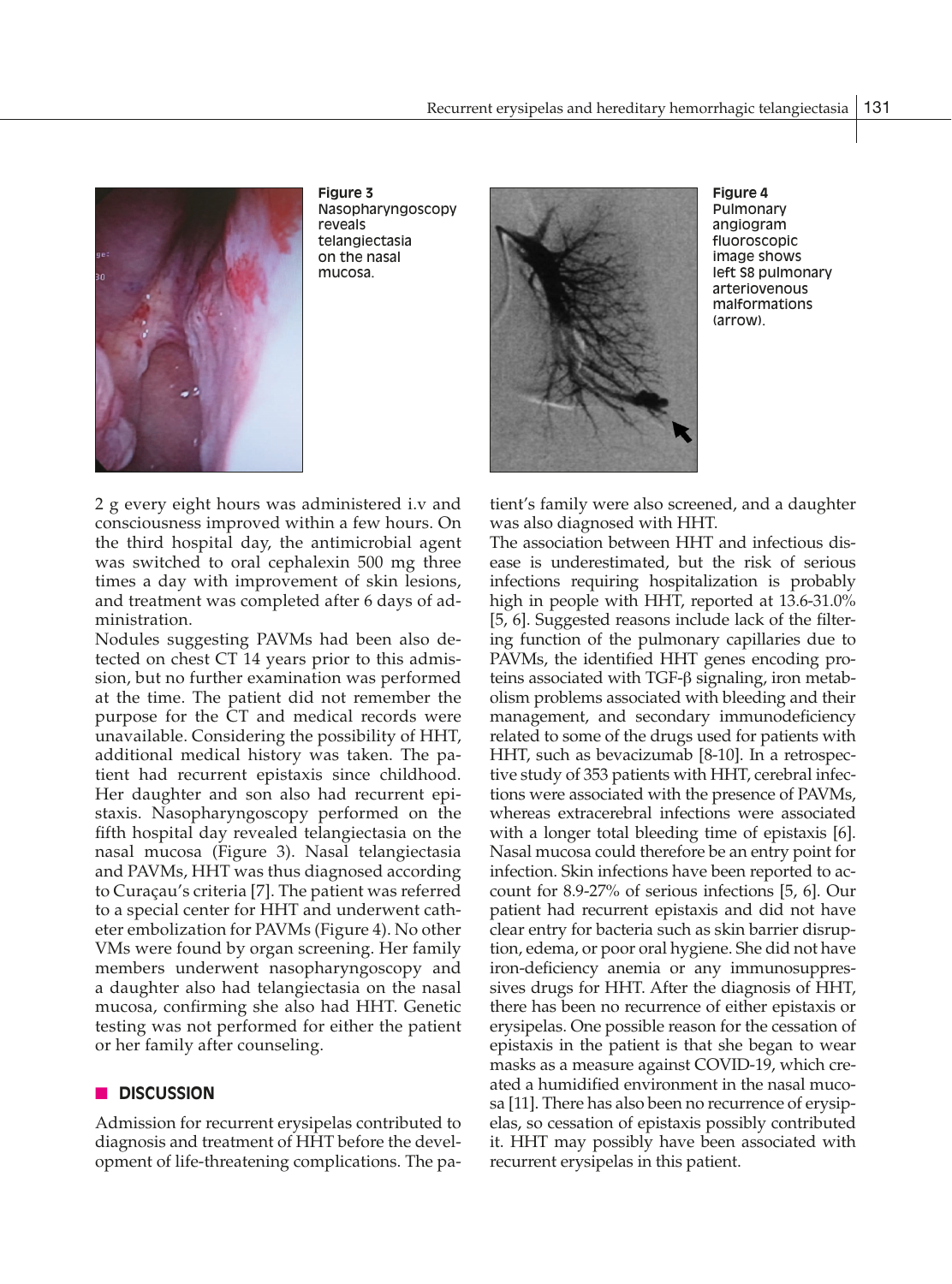Decreased life expectancy has been shown in patients with HHT that did not undergo screening or treatment compared with people without HHT [12-14]. Endoglin mutations were significantly associated with earlier death (Hazard Ratio 1.34) [13]. Life expectancy of patients with HHT screened for HHT-related organ lesions and treated as needed was similar to that of the control group [14]. In a study of 262 pregnancies, the rates of complications were 1.0% for major PAVM bleeds, 1.2% for strokes, and 1% for maternal deaths. In women experiencing a life-threatening event, prior awareness of HHT or diagnosis of PAVMs was associated with improved survival [15]. Benefits of screening and treatment have been recognized, but up to 90% of people with HHT in the United States are undiagnosed [1]. In Japan, the number of people registered with intractable disease was 445 in 2017, which is very different from the estimated number, 15,000- 25,000 [16]. Most people with HHT in Japan are therefore also likely undiagnosed. A retrospective study from Italy reported that definite diagnosis of HHT was obtained after a 25.7-year delay from the onset of manifestations, during which 9.4% of patients had severe complications and 8.5% of cases were secondary to large cerebral VMs, colonic VMs and PAVMs, which could have likely been avoided by appropriate preventive treatment [2]. A Japanese study showed that only 1.3 patients were diagnosed who had family members with confirmed HHT, the average family consisting of 5.4 members [17]. Considering autosomal dominancy, family members of patients with HHT are also likely to be undiagnosed. In this case, family members underwent screening, resulting in the daughter's diagnosis of HHT. It is important to explain the characteristics of genetic diseases not only to patients with HHT, but also to their families and to help them to understand the importance of screening in order to find undiagnosed individuals with HHT within their families.

In this case, there was an approximately 60-year delay from the onset of recurring epistaxis in childhood to the diagnosis at the age of 72. The recurrent epistaxis which indicated HHT was not sufficiently severe for the patient that she sought consultation from a physician. Secondly, the pulmonary nodules found 14 years before this presentation had been overlooked because the CT was performed for an unknown other reason.

The important factors leading to the diagnosis of HHT in this patient were the constellation of seemingly unrelated problems: recurrent erysipelas, recurrent epistaxis in the patient's family history, and incidental findings of chest CT. For infectious diseases specialists and primary care physicians who are likely to encounter erysipelas, it is important to upstream the etiology of erysipelas to diagnose rare diseases such as HHT. In conclusion**,** HHT in our patient was suspected from recurrent erysipelas and PAVMs, which led to diagnosis and treatment after taking additional history and further examination. Despite the benefits of screening and prophylactic treatment shown previously, HHT still has a long diagnostic delay. It is important to upstream the etiology of erysipelas for diagnosis of rare diseases such as HHT.

#### **Acknowledgements**

We thank Benjamin Phillis from Akashi Medical Center for proofreading and editing the manuscript.

#### **Conflict of interest**

The authors have no conflict of interests to declare.

#### **Funding**

None.

# **Informed consent**

Written informed consent to publication of the details of this case and the accompanying images was received from the patient.

## n **REFERENCES**

[1] Sekarski LA, Spangenberg LA. Hereditary hemorrhagic telangiectasia: children need screening too. *Pediatr Nurs*. 2011; 37 (4), 163-8.

[2] Pierucci P, Lenato GM, Suppressa P, et al. A long diagnostic delay in patients with Hereditary Haemorrhagic Telangiectasia: a questionnaire-based retrospective study. *Orphanet J Rare Dis*. 2012; 7, 33.

[3] Bystritsky R, Chambers H. Cellulitis and soft tissue infections. *Ann Intern Med*. 2018; 168 (3), ITC17-ITC32.

[4] Stevens DL, Bisno AL, Chambers HF, et al. Practice guidelines for the diagnosis and management of skin and soft tissue infections: 2014 update by the infectious diseases society of America. *Clin Infect Dis*. 2014; 59 (2), 147-59.